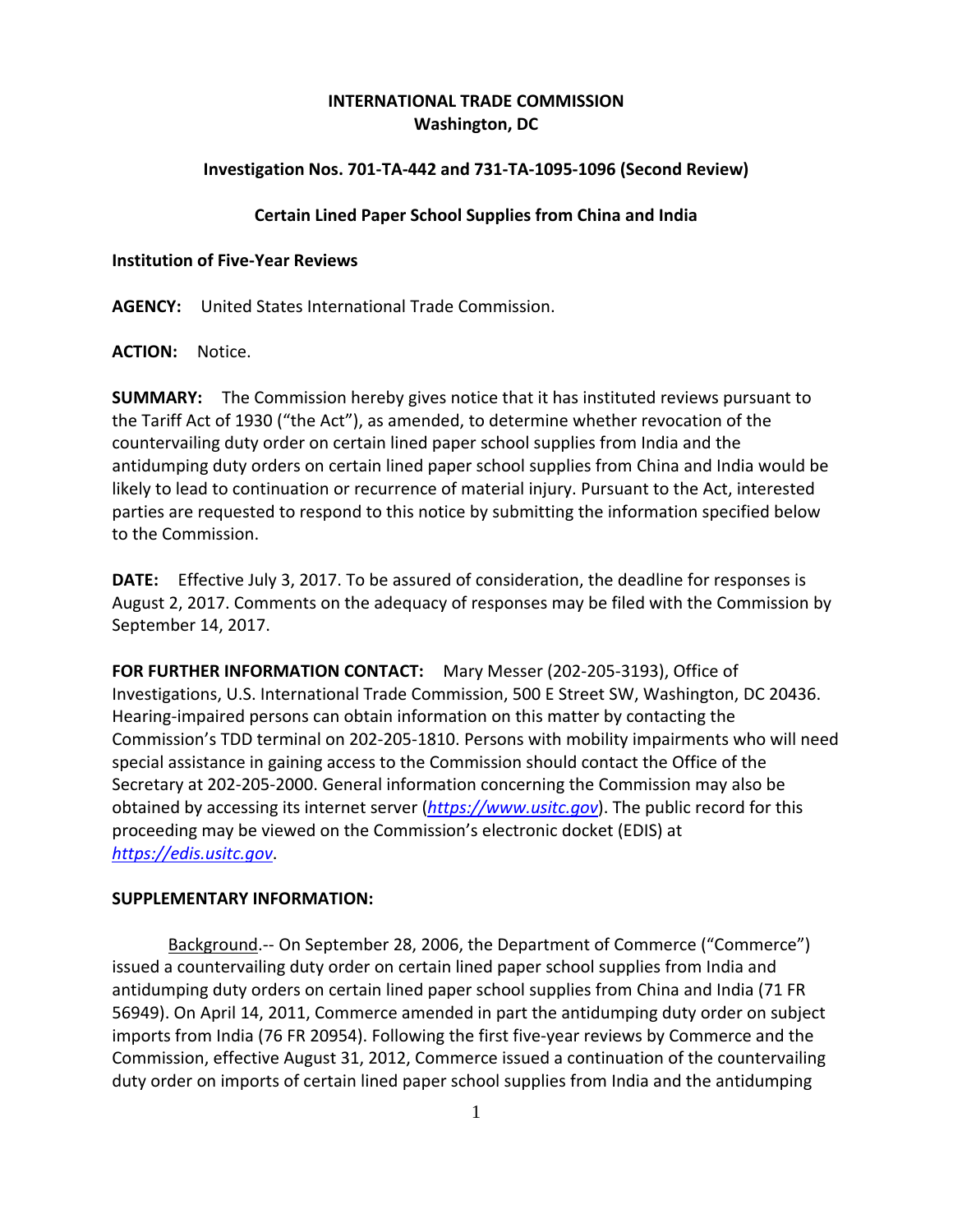duty orders on imports of certain lined paper school supplies from China and India (77 FR 53172). The Commission is now conducting second five-year reviews pursuant to section 751(c) of the Act, as amended (19 USC 1675(c)), to determine whether revocation of the orders would be likely to lead to continuation or recurrence of material injury to the domestic industry within a reasonably foreseeable time. Provisions concerning the conduct of this proceeding may be found in the Commission's Rules of Practice and Procedure at 19 CFR parts 201, subparts A and B and 19 CFR part 207, subparts A and F. The Commission will assess the adequacy of interested party responses to this notice of institution to determine whether to conduct full or expedited reviews. The Commission's determinations in any expedited reviews will be based on the facts available, which may include information provided in response to this notice.

Definitions.--The following definitions apply to these reviews:

- (1) *Subject Merchandise* is the class or kind of merchandise that is within the scope of the five‐year reviews, as defined by Commerce.
- (2) The *Subject Countries* in these reviews are China and India.
- (3) The *Domestic Like Product* is the domestically produced product or products which are like, or in the absence of like, most similar in characteristics and uses with, the *Subject Merchandise*. In its original determinations and its full first five‐year reviews, the Commission found one *Domestic Like Product* consisting of all lined paper products, regardless of dimension.
- (4) The *Domestic Industry* is the U.S. producers as a whole of the *Domestic Like Product*, or those producers whose collective output of the *Domestic Like Product* constitutes a major proportion of the total domestic production of the product. In its original determinations and full first five‐year reviews, the Commission found one *Domestic Industry* consisting of all domestic producers of lined paper products. The Commission also found during the original investigations that circumstances were appropriate to exclude two domestic producers, American Scholar and CPP, from the *Domestic Industry* under the related parties provision. In the full first five-year reviews, the Commission found that appropriate circumstances did not exist to exclude any of the related party producers from the *Domestic Industry*.
- (5) An *Importer* is any person or firm engaged, either directly or through a parent company or subsidiary, in importing the *Subject Merchandise* into the United States from a foreign manufacturer or through its selling agent.

Participation in the proceeding and public service list.‐‐Persons, including industrial users of the *Subject Merchandise* and, if the merchandise is sold at the retail level, representative consumer organizations, wishing to participate in the proceeding as parties must file an entry of appearance with the Secretary to the Commission, as provided in section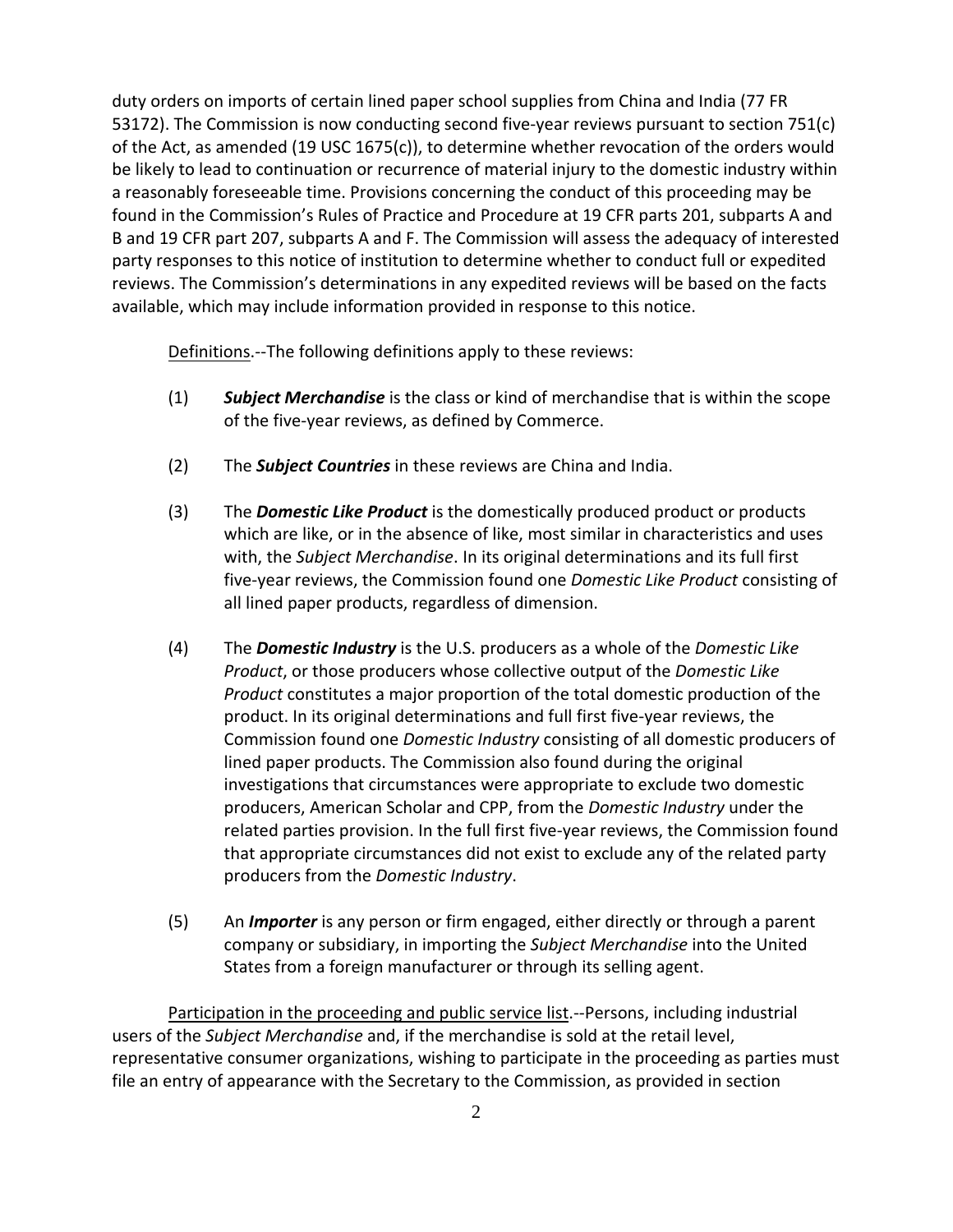201.11(b)(4) of the Commission's rules, no later than 21 days after publication of this notice in the *Federal Register*. The Secretary will maintain a public service list containing the names and addresses of all persons, or their representatives, who are parties to the proceeding.

Former Commission employees who are seeking to appear in Commission five‐year reviews are advised that they may appear in a review even if they participated personally and substantially in the corresponding underlying original investigation or an earlier review of the same underlying investigation. The Commission's designated agency ethics official has advised that a five‐year review is not the same particular matter as the underlying original investigation, and a five‐year review is not the same particular matter as an earlier review of the same underlying investigation for purposes of 18 U.S.C. 207, the post employment statute for Federal employees, and Commission rule 201.15(b) (19 CFR 201.15(b)), 79 FR 3246 (Jan. 17, 2014), 73 FR 24609 (May 5, 2008). Consequently, former employees are not required to seek Commission approval to appear in a review under Commission rule 19 CFR 201.15, even if the corresponding underlying original investigation or an earlier review of the same underlying investigation was pending when they were Commission employees. For further ethics advice on this matter, contact Charles Smith, Deputy Agency Ethics Official, at 202‐205‐3408.

Limited disclosure of business proprietary information (BPI) under an administrative protective order (APO) and APO service list.--Pursuant to section 207.7(a) of the Commission's rules, the Secretary will make BPI submitted in this proceeding available to authorized applicants under the APO issued in the proceeding, provided that the application is made no later than 21 days after publication of this notice in the *Federal Register*. Authorized applicants must represent interested parties, as defined in 19 U.S.C. 1677(9), who are parties to the proceeding. A separate service list will be maintained by the Secretary for those parties authorized to receive BPI under the APO.

Certification.‐‐Pursuant to section 207.3 of the Commission's rules, any person submitting information to the Commission in connection with this proceeding must certify that the information is accurate and complete to the best of the submitter's knowledge. In making the certification, the submitter will acknowledge that information submitted in response to this request for information and throughout this proceeding or other proceeding may be disclosed to and used: (i) by the Commission, its employees and Offices, and contract personnel (a) for developing or maintaining the records of this or a related proceeding, or (b) in internal investigations, audits, reviews, and evaluations relating to the programs, personnel, and operations of the Commission including under 5 U.S.C. Appendix 3; or (ii) by U.S. government employees and contract personnel, solely for cybersecurity purposes. All contract personnel will sign appropriate nondisclosure agreements.

Written submissions.‐‐Pursuant to section 207.61 of the Commission's rules, each interested party response to this notice must provide the information specified below. The deadline for filing such responses is August 2, 2017. Pursuant to section 207.62(b) of the Commission's rules, eligible parties (as specified in Commission rule 207.62(b)(1)) may also file comments concerning the adequacy of responses to the notice of institution and whether the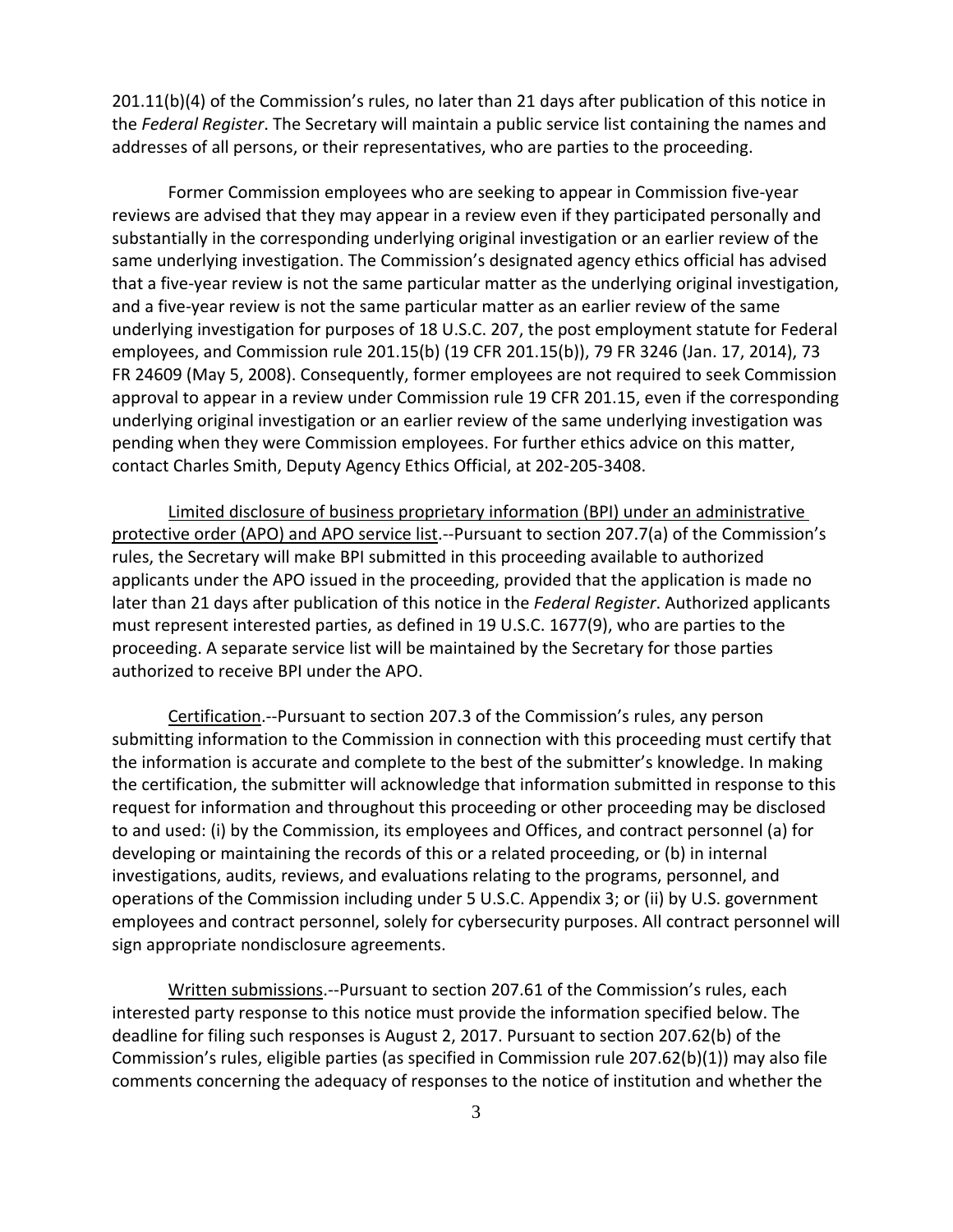Commission should conduct expedited or full reviews. The deadline for filing such comments is September 14, 2017. All written submissions must conform with the provisions of section 201.8 of the Commission's rules; any submissions that contain BPI must also conform with the requirements of sections 201.6, 207.3, and 207.7 of the Commission's rules. The Commission's Handbook on E‐Filing, available on the Commission's website at https://www.usitc.gov/secretary/documents/handbook\_on\_filing\_procedures.pdf, elaborates upon the Commission's rules with respect to electronic filing. Also, in accordance with sections 201.16(c) and 207.3 of the Commission's rules, each document filed by a party to the proceeding must be served on all other parties to the proceeding (as identified by either the public or APO service list as appropriate), and a certificate of service must accompany the document (if you are not a party to the proceeding you do not need to serve your response).

No response to this request for information is required if a currently valid Office of Management and Budget ("OMB") number is not displayed; the OMB number is 3117 0016/USITC No. 17‐5‐392, expiration date June 30, 2020. Public reporting burden for the request is estimated to average 15 hours per response. Please send comments regarding the accuracy of this burden estimate to the Office of Investigations, U.S. International Trade Commission, 500 E Street SW, Washington, DC 20436.

Inability to provide requested information.‐‐Pursuant to section 207.61(c) of the Commission's rules, any interested party that cannot furnish the information requested by this notice in the requested form and manner shall notify the Commission at the earliest possible time, provide a full explanation of why it cannot provide the requested information, and indicate alternative forms in which it can provide equivalent information. If an interested party does not provide this notification (or the Commission finds the explanation provided in the notification inadequate) and fails to provide a complete response to this notice, the Commission may take an adverse inference against the party pursuant to section 776(b) of the Act (19 U.S.C. 1677e(b)) in making its determinations in the reviews.

**INFORMATION TO BE PROVIDED IN RESPONSE TO THIS NOTICE OF INSTITUTION:** If you are a domestic producer, union/worker group, or trade/business association; import/export *Subject Merchandise* from more than one *Subject Country*; or produce *Subject Merchandise* in more than one *Subject Country*, you may file a single response. If you do so, please ensure that your response to each question includes the information requested for each pertinent *Subject Country.* As used below, the term "firm" includes any related firms.

- (1) The name and address of your firm or entity (including World Wide Web address) and name, telephone number, fax number, and E‐mail address of the certifying official.
- (2) A statement indicating whether your firm/entity is an interested party under 19 U.S.C. 1677(9) and if so, how, including whether your firm/entity is a U.S. producer of the *Domestic Like Product*, a U.S. union or worker group, a U.S. importer of the *Subject Merchandi*se, a foreign producer or exporter of the *Subject Merchandise*, a U.S. or foreign trade or business association (a majority of whose members are interested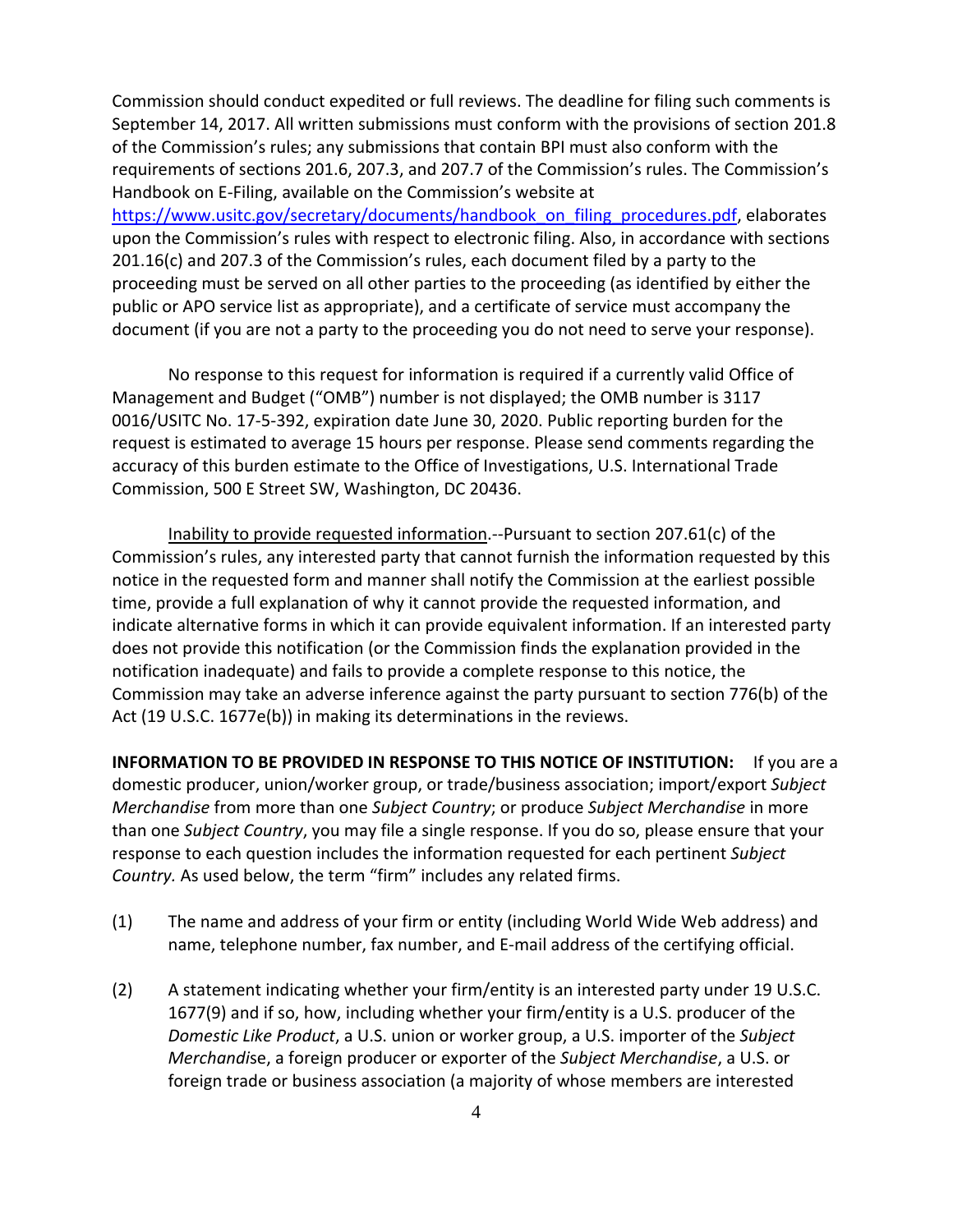parties under the statute), or another interested party (including an explanation). If you are a union/worker group or trade/business association, identify the firms in which your workers are employed or which are members of your association.

- (3) A statement indicating whether your firm/entity is willing to participate in this proceeding by providing information requested by the Commission.
- (4) A statement of the likely effects of the revocation of the antidumping and countervailing duty orders on the *Domestic Industry* in general and/or your firm/entity specifically. In your response, please discuss the various factors specified in section 752(a) of the Act (19 U.S.C. 1675a(a)) including the likely volume of subject imports, likely price effects of subject imports, and likely impact of imports of *Subject Merchandise* on the *Domestic Industry*.
- (5) A list of all known and currently operating U.S. producers of the *Domestic Like Product*. Identify any known related parties and the nature of the relationship as defined in section 771(4)(B) of the Act (19 U.S.C. 1677(4)(B)).
- (6) A list of all known and currently operating U.S. importers of the *Subject Merchandise* and producers of the *Subject Merchandise* in each *Subject Country* that currently export or have exported *Subject Merchandise* to the United States or other countries after 2011.
- (7) A list of 3‐5 leading purchasers in the U.S. market for the *Domestic Like Product* and the *Subject Merchandise* (including street address, World Wide Web address, and the name, telephone number, fax number, and E‐mail address of a responsible official at each firm).
- (8) A list of known sources of information on national or regional prices for the *Domestic Like Product* or the *Subject Merchandise* in the U.S. or other markets.
- (9) If you are a U.S. producer of the *Domestic Like Product*, provide the following information on your firm's operations on that product during calendar year 2016, except as noted (report quantity data in pieces and value data in U.S. dollars, f.o.b. plant). If you are a union/worker group or trade/business association, provide the information, on an aggregate basis, for the firms in which your workers are employed/which are members of your association.
	- (a) Production (quantity) and, if known, an estimate of the percentage of total U.S. production of the *Domestic Like Product* accounted for by your firm's(s') production;
	- (b) Capacity (quantity) of your firm to produce the *Domestic Like Product* (that is, the level of production that your establishment(s) could reasonably have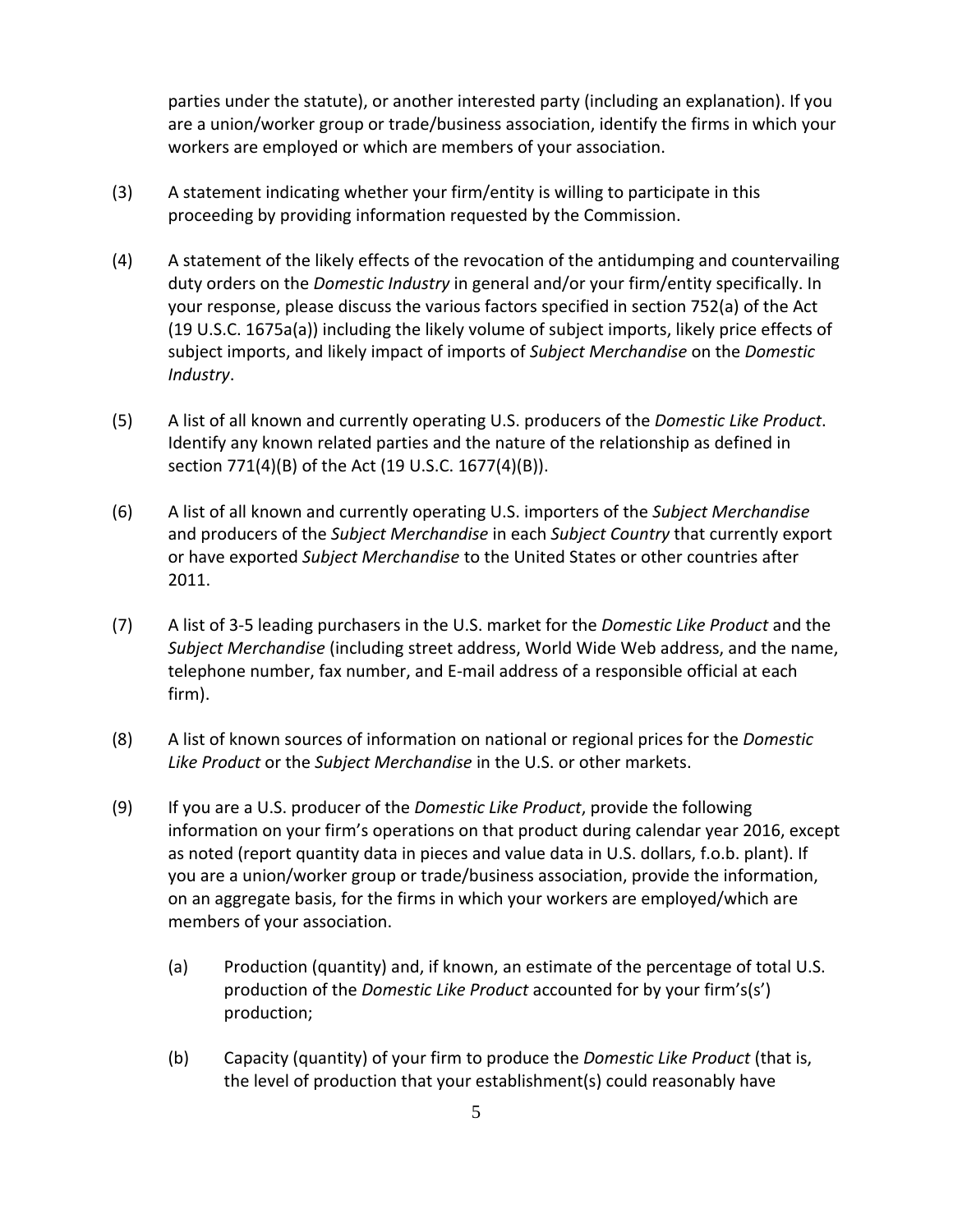expected to attain during the year, assuming normal operating conditions (using equipment and machinery in place and ready to operate), normal operating levels (hours per week/weeks per year), time for downtime, maintenance, repair, and cleanup, and a typical or representative product mix);

- (c) the quantity and value of U.S. commercial shipments of the *Domestic Like Product* produced in your U.S. plant(s);
- (d) the quantity and value of U.S. internal consumption/company transfers of the *Domestic Like Product* produced in your U.S. plant(s); and
- (e) the value of (i) net sales, (ii) cost of goods sold (COGS), (iii) gross profit, (iv) selling, general and administrative (SG&A) expenses, and (v) operating income of the *Domestic Like Product* produced in your U.S. plant(s) (include both U.S. and export commercial sales, internal consumption, and company transfers) for your most recently completed fiscal year (identify the date on which your fiscal year ends).
- (10) If you are a U.S. importer or a trade/business association of U.S. importers of the *Subject Merchandise* from any *Subject Country*, provide the following information on your firm's(s') operations on that product during calendar year 2016 (report quantity data in pieces and value data in U.S. dollars). If you are a trade/business association, provide the information, on an aggregate basis, for the firms which are members of your association.
	- (a) The quantity and value (landed, duty‐paid but not including antidumping or countervailing duties) of U.S. imports and, if known, an estimate of the percentage of total U.S. imports of *Subject Merchandise* from each *Subject Country* accounted for by your firm's(s') imports;
	- (b) the quantity and value (f.o.b. U.S. port, including antidumping and/or countervailing duties) of U.S. commercial shipments of *Subject Merchandise* imported from each *Subject Country*; and
	- (c) the quantity and value (f.o.b. U.S. port, including antidumping and/or countervailing duties) of U.S. internal consumption/company transfers of *Subject Merchandise* imported from each *Subject Country*.
- (11) If you are a producer, an exporter, or a trade/business association of producers or exporters of the *Subject Merchandise* in any *Subject Country*, provide the following information on your firm's(s') operations on that product during calendar year 2016 (report quantity data in pieces and value data in U.S. dollars, landed and duty‐paid at the U.S. port but not including antidumping or countervailing duties). If you are a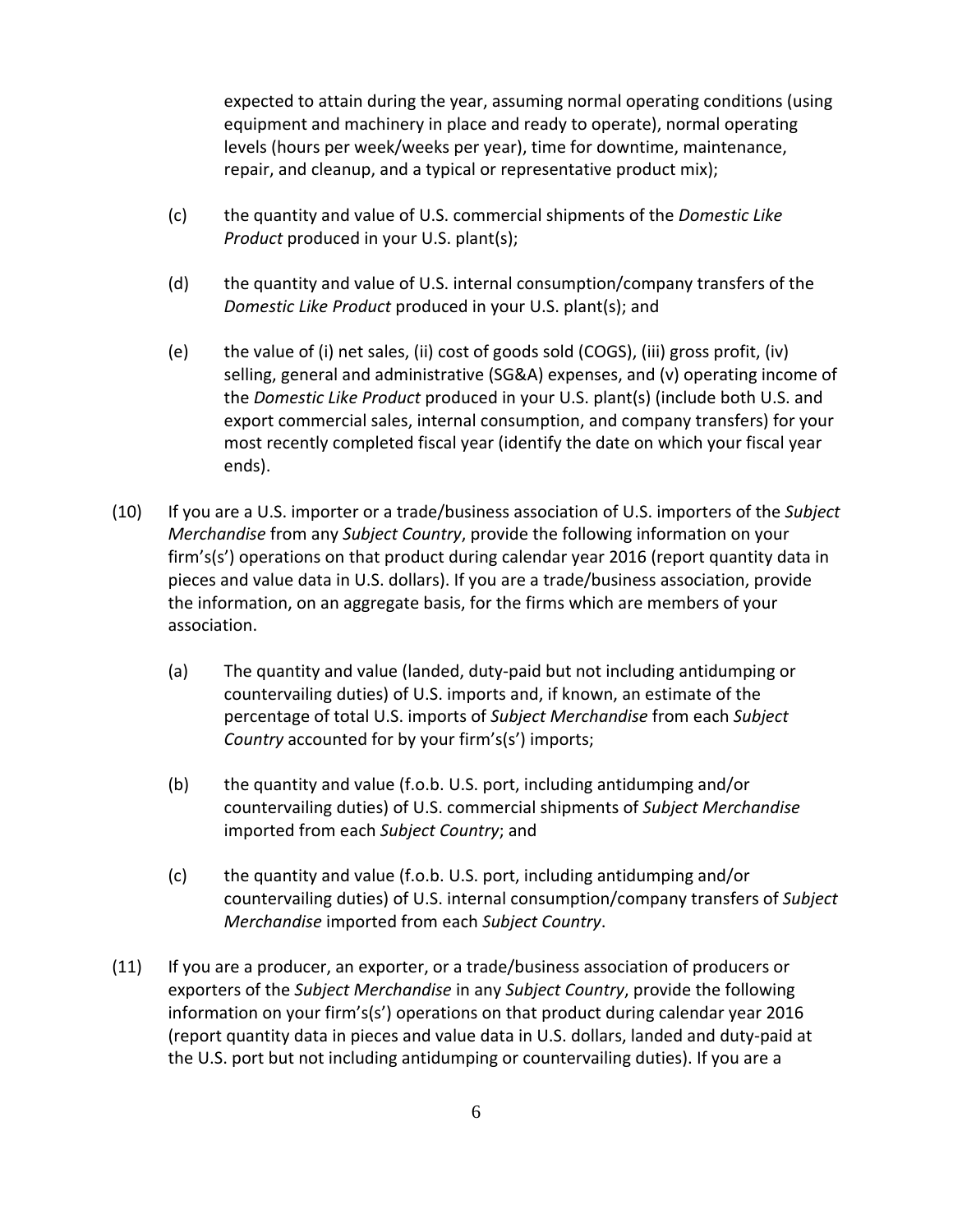trade/business association, provide the information, on an aggregate basis, for the firms which are members of your association.

- (a) Production (quantity) and, if known, an estimate of the percentage of total production of *Subject Merchandise* in each *Subject Country* accounted for by your firm's(s') production;
- (b) Capacity (quantity) of your firm(s) to produce the *Subject Merchandise* in each *Subject Country* (that is, the level of production that your establishment(s) could reasonably have expected to attain during the year, assuming normal operating conditions (using equipment and machinery in place and ready to operate), normal operating levels (hours per week/weeks per year), time for downtime, maintenance, repair, and cleanup, and a typical or representative product mix); and
- (c) the quantity and value of your firm's(s') exports to the United States of *Subject Merchandise* and, if known, an estimate of the percentage of total exports to the United States of *Subject Merchandise* from each *Subject Country* accounted for by your firm's(s') exports.
- (12) Identify significant changes, if any, in the supply and demand conditions or business cycle for the *Domestic Like Product* that have occurred in the United States or in the market for the *Subject Merchandise* in each *Subject Country* after 2011, and significant changes, if any, that are likely to occur within a reasonably foreseeable time. Supply conditions to consider include technology; production methods; development efforts; ability to increase production (including the shift of production facilities used for other products and the use, cost, or availability of major inputs into production); and factors related to the ability to shift supply among different national markets (including barriers to importation in foreign markets or changes in market demand abroad). Demand conditions to consider include end uses and applications; the existence and availability of substitute products; and the level of competition among the *Domestic Like Product* produced in the United States, *Subject Merchandise* produced in each *Subject Country*, and such merchandise from other countries.
- (13) (OPTIONAL) A statement of whether you agree with the above definitions of the *Domestic Like Product* and *Domestic Industry*; if you disagree with either or both of these definitions, please explain why and provide alternative definitions.